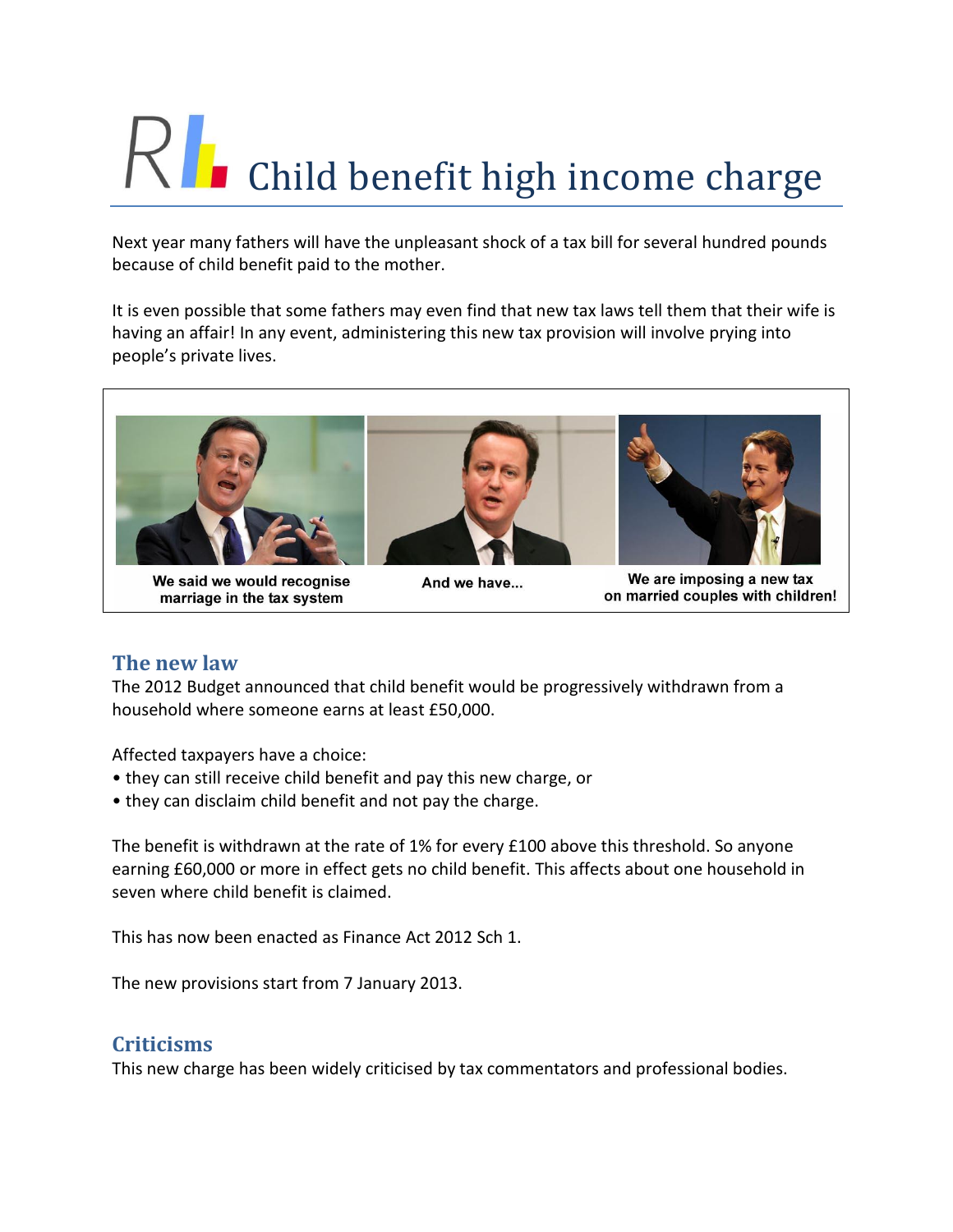The main criticism is that income tax is a personal tax where each individual is assessed according to his or her income and circumstances. Social security is assessed per household. This new charge reverts to the position before 1990 when husbands were liable to pay tax on their wives' incomes. This new charge in effect prevents husbands and wives keeping their financial and tax affairs private from each other. Although a husband and wife have a legal duty to support each other, they have no obligation to disclose their finances to each other.

In some ways, this new charge mirrors the withdrawal of family allowance through the income tax system as introduced in 1968. The difference is that then husbands and wives were taxed as one taxpayer.

The second criticism is that this adds unnecessary complexity into the tax system. The 2012 Budget included provisions to end age allowance on the grounds that this would reduce the number of taxpayers required to complete self-assessment returns and simplify the tax system. Yet this new provision requires another group of taxpayers to complete self-assessment returns and adds another seven pages of tax legislation.

Even the principle is questionable because of the anomalies it creates. For example, it means that a two-income couple can earn £99,000 a year (£49,500 each) and keep all their benefit, while a single-income on £60,000 lose all the benefit.

It also means that a couple can be better off separated than married. If a low-income mother no longer lives with the father she may be able to keep the benefit that would otherwise be lost if they were still together. This is not what we thought the prime minister meant when he said that marriage would be recognised in the tax system!

In addition to all this, the tax charge is a mean provision. The organisation LV calculates that the average cost of bringing up a child is £10,382 a year (2012 figures). There is clearly a value to the state in having children born, yet the state contribution never exceeds 10.2% of this cost. It does seem churlish to introduce this complicated provision just to claw back this small contribution.

#### **How the charge works**

This is charged on the higher earner. So the mother may still receive the benefit while the father has to pay it all back through additional income tax. It does not need much imagination to think of the problems this could cause.

If the mother does elect not to receive the benefit, she may at any time revoke the election and receive child benefit again.

However, there are other implications.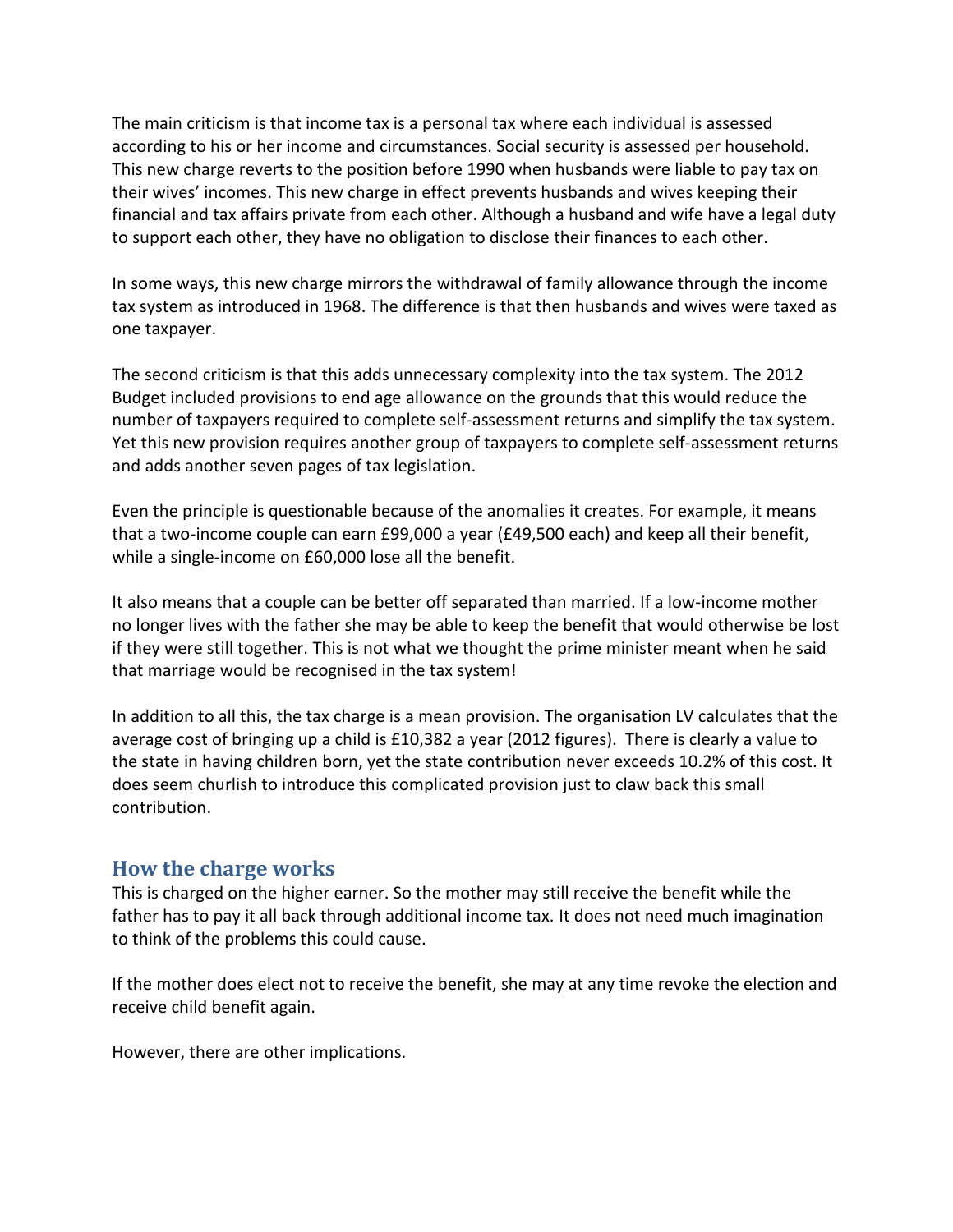For the 2012/13 tax year, child benefit is £20.30 for the first child and £13.40 for the second and subsequent children. This works out at £1,055 a year for one child, £1,752 for two children, £2,449 for three children and so on.

For one child, this creates a marginal rate of tax of 50.6% on the slice of income between £50,000 and £60,000. For two children, the marginal rate is 57.5%. It increases by about 7% for each subsequent child. For eight children, the marginal rate is 99%; for nine, the marginal rate is 106%.

In a full tax year, this would give a father of two children an additional tax liability of £1,349. There is some comfort in that the scheme does not start until 7 January 2013, which leaves only three months of the tax year. So the maximum amount a father can pay in 2012/13 is a quarter of this figure, about £337.

| No of children | <b>Weekly benefit</b> | <b>Annual benefit</b> | <b>Marginal tax rate</b> |
|----------------|-----------------------|-----------------------|--------------------------|
| 1              | 20.30                 | 1055.60               | 50.556                   |
| 2              | 33.70                 | 1752.40               | 57.524                   |
| 3              | 47.10                 | 2449.20               | 64.492                   |
| 4              | 60.50                 | 3146.00               | 71.460                   |
| 5              | 73.90                 | 3842.80               | 78.428                   |
| 6              | 87.30                 | 4539.60               | 85.396                   |
| 7              | 100.70                | 5236.40               | 92.364                   |
| 8              | 114.10                | 5933.20               | 99.332                   |
| 9              | 127.50                | 6630.00               | 106.30                   |
| 10             | 140.90                | 7326.80               | 113.268                  |
| 11             | 154.30                | 8023.60               | 120.236                  |
| 12             | 167.70                | 8720.40               | 127.204                  |

The full horror of these high rates can be seen from the table below. This assumes that the higher earner is already paying 40% income tax.

This means that at nine children, a person is better off not having a pay rise. The taxpayer is better off earning £50,000 than £60,000. It is known that child benefit has been claimed for as many as 14 children, so these figures are not so fanciful.

# **Electing not to receive child benefit**

It is possible for an election to be made so that child benefit is not received in the first place. In such cases, no high income child benefit charge is made. However, the right to make this election rests solely with the person who receives child benefit. This is usually the mother, so she alone can decide whether her partner is hit with this new charge. (For this article, I shall use the example that the mother claims the benefit and that her husband pays the tax. This is for the sake of simplicity of language, and for no other reason.)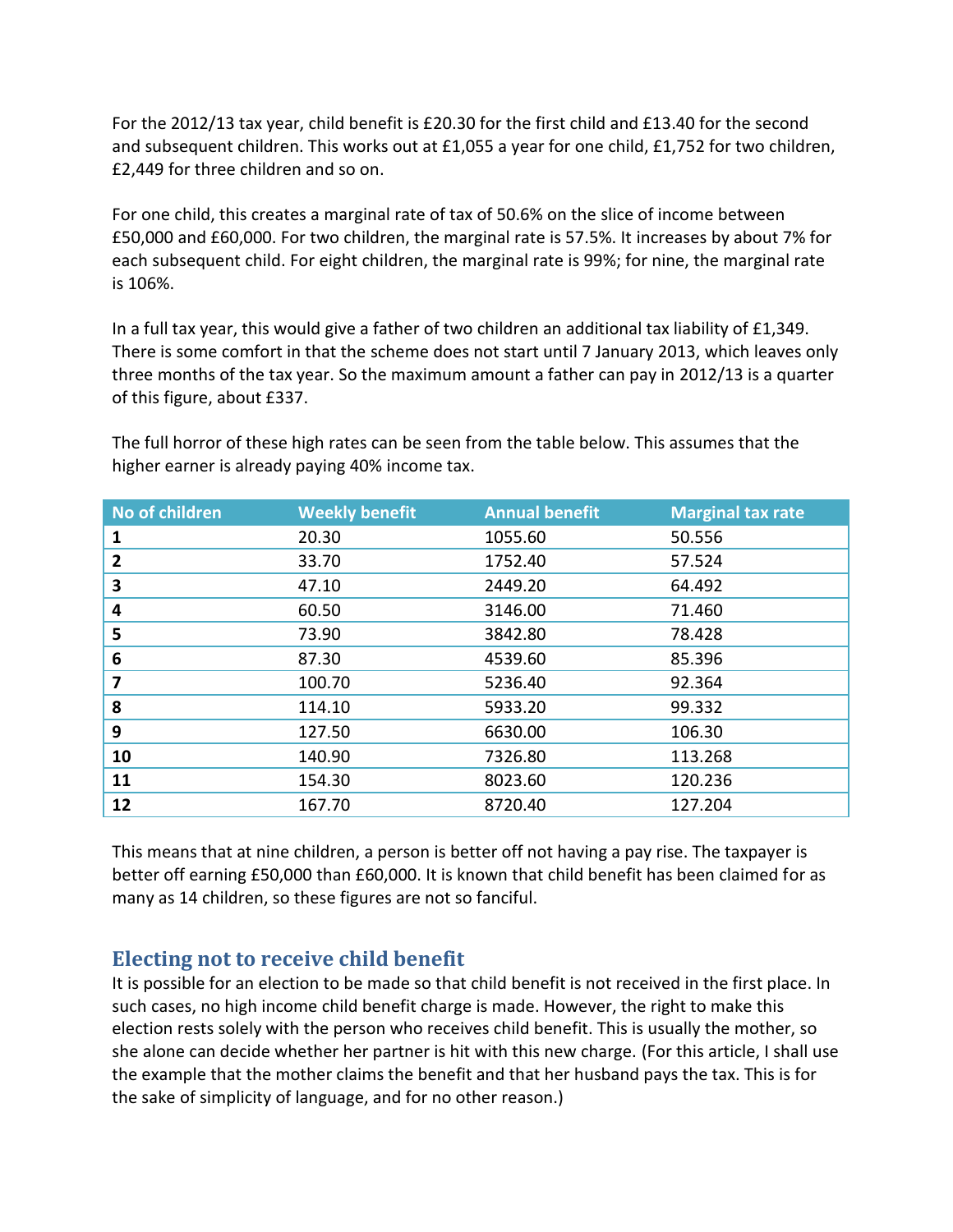In other words, the wife can determine how much tax her husband pays. One can imagine the difficulties this could cause, particularly if the marriage is not a happy one. And how will the husband know? She may change her mind at any time and elect to receive benefit again. Again, how will the husband know? And how can self-assessment work when someone does not know how much income needs self-assessing?

Even if the couple do share information, there is still a trap. The new income tax charge arises when a person is *entitled* to receive child benefit, not when she does receive it. So if the mother simply does not bother to collect the benefit, the income tax charge is still payable because she is still *entitled* to receive it. The income tax charge can only be avoided if the mother specifically *elects* not to receive it.

There is a further trap in that entitlement requires the person to claim the benefit in the first place. An election not to receive the benefit may only be made for a benefit that has been claimed. This is a specific requirement of Social Security Administration Act 1992 s13A. In other words, a person must claim the benefit and then disclaim the benefit! It is not enough for someone simply not to bother with child benefit at all. It is easy to see how some wealthy taxpayers could suddenly find themselves paying this charge, with the inevitable penalties, because they have not declared the child benefit they are not receiving.

Any election not to receive child benefit has no impact on any other benefits being received. It will not affect any means-tested benefit. It does however make a person ineligible for a national insurance credit as a carer. This could affect entitlement to the state retirement pension and some contributory benefits.

Presumably an election not to receive benefits will remove child benefit from the £500 a week benefits cap, though these sort of details are still not clear. It is just possible to receive more than £500 a week in benefits while earning more than £50,000.

#### **Risk of a new tax penalty**

There is another practical aspect. It is the duty of the person who is liable to pay the charge to notify HM Revenue and Customs of this.

Most employees do not fill in a self-assessment tax return at all as their income is taxed at source under PAYE. From this tax year, all employees with an income over £50,000 where child benefit is received must notify HMRC. There will be penalties imposed if the person forgets or did not realise. No consideration seems to have been given to what happens if the mother will not tell her partner whether she is claiming child benefit or not. You could have a situation where someone believes that the mother is not claiming the benefit when she is.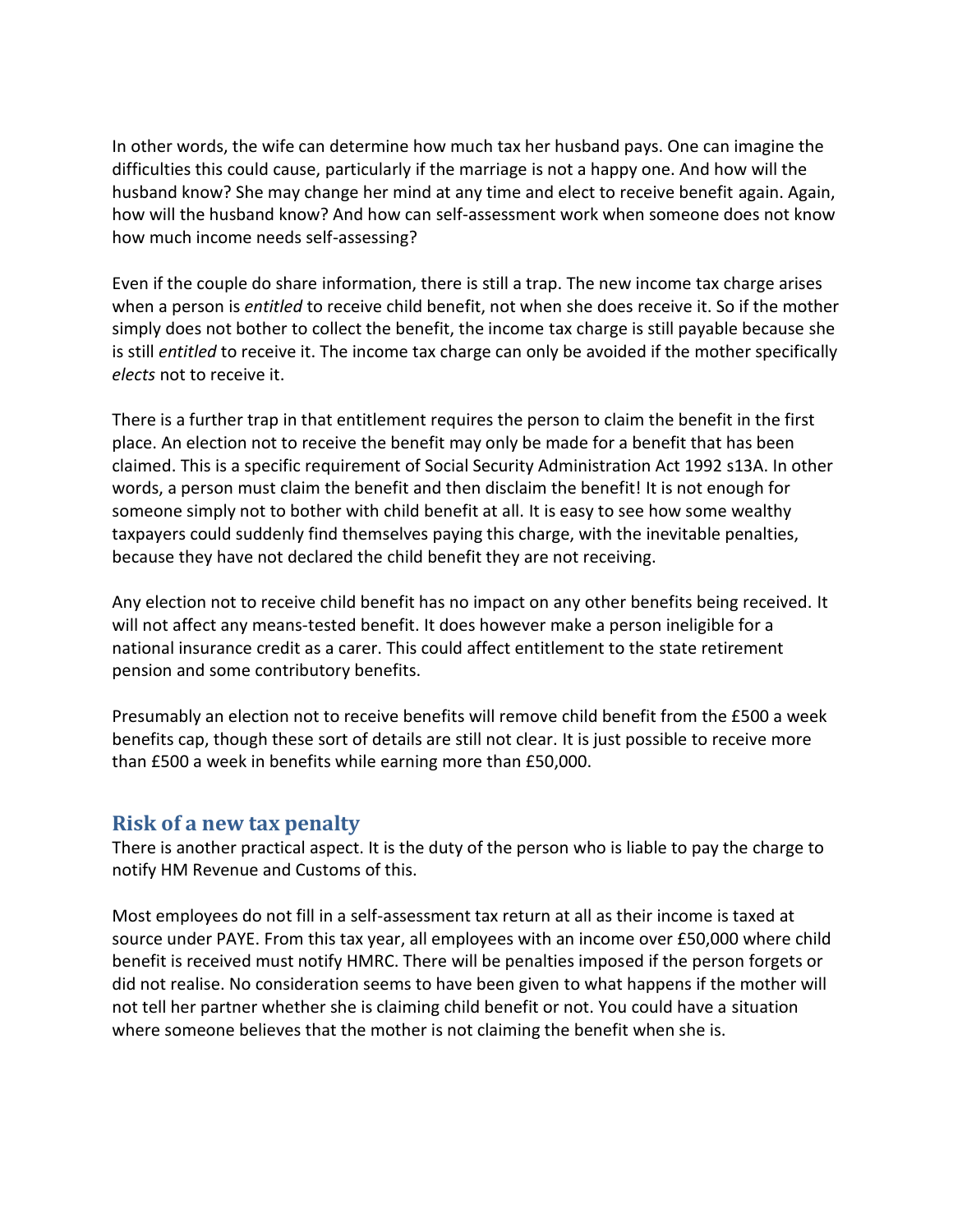### **Please tell me about your sex life**

Because of the right-on politically correct times in which we live, the legislation applies to all forms of couples. They do not have to be married or of opposite sexes.

Cohabitation has no clear starts and finishes in the way that marriage and divorce does. The new charge is based on a **partnership test** of how many weeks a couple cohabit. The income limits are set on annual figures while the partnership test is determined on a weekly basis. So you not only have to pry into people's private lives as to what relationship they have, you must have all the dates as well.

HMRC says that this is no problem as they have definitions in place already for determining when two people are living together. They use them for tax credits and other benefits. Yes, but not many of those recipients will be earning more than £50,000 a year. Of more consequence, tax credits and other benefits are paid per household. There is also plenty of evidence of these rules being difficult to follow in practice.

The Child Poverty Action Group's manual on welfare benefits points out that there are no rules as to who has the onus of proof. A person's word as to whether they are cohabiting is accepted until it is queried, then the person must prove evidence and a decision made on the facts. (This sounds to me like the onus of proof falling on the claimant.)

Evidence for social security purposes includes showing a rent book, bills, documents and letters to each party at the same address, statements from friends and relatives. Curiously sex life is the one area that officials may not ask about, though if you offer information, they may consider it.

The fact that two people live in the same house is not evidence of a relationship. They could be widow and daughter, landlord and lodger, or two students sharing digs. The relationship must be one that they and others recognise as such, colloquially "being an item".

#### **Relationship starts in a new year**

There can also be some anomalies when a relationship starts during the year.

Suppose Jack and Jill start living together on 1 February. Jill has an annual income of £35,000 a year. By 1 February, Jack has already earned £60,000. As the higher earner, Jack is liable for this new charge. But suppose he stops work to look after the children (and remember, they do not have to be his children) while Jill continues working. The charge will still fall on Jack, even though he has no income on which to pay it.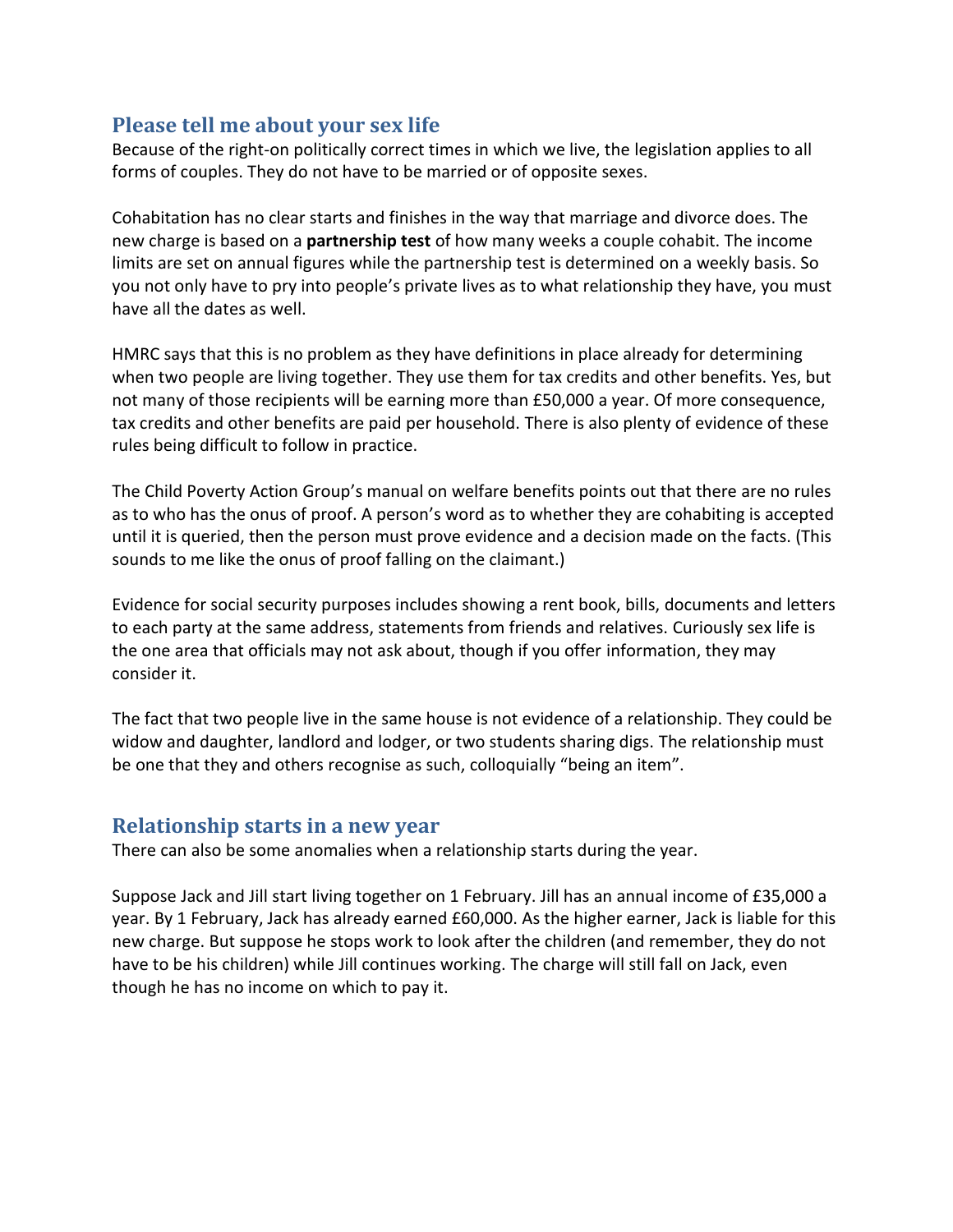## **Breach of confidence**

Another issue is that a person simply may not know who is the higher earner. If both partners earn more than £50,000, the charge falls on the one with a higher income. So you have a man earning £52,000 married to a successful woman. What does he do?

The answer incredibly given by HMRC is that you simply ring them up and they will tell you whether your partner is earning more than you.

This new power is not contained in law. HMRC claims it has the power under their normal powers of care and management. Really? Senior HMRC staff drove Margaret Hodge MP and members of her Public Accounts Committee to distraction with their dogged insistence that taxpayer confidentiality was absolute. Surely telling a person that their partner is earning more or less than a stated figure is a breach of that confidentiality.

Yet another issue arises when one or both are running a business and they simply do not know who will have the higher income. Or what happens if one of them believes they have the higher income, and then discovers that their accounts were wrong? What happens if one elects to use the new cash accounting system and that pushes their income below their partners?

One can see all sorts of imaginative accounting and tax avoidance for someone whose income is heading above £50,000. The old tax avoidance trick of converting income to capital gains will have a new market. We can also expect to see many businesses employing their partners and investments being transferred between partners to equalise their earnings

There is a duty to notify HMRC of who has the higher income in October of the tax year. Yet in many cases, the couple may simply not know who has the higher income, or indeed if either of them has an income sufficiently high.

These and dozens of other implications have clearly not been thought through.

#### **Ménage à trois**

However the issues do not stop there. The legislation does not refer to the *higher* income but to the *highest* income. The legislation specifically considers the implications of someone having *two* partners.

An article in *Taxation* magazine of 26 July 2012 describes this scenario. Jack earns £55,000 and is married to Jill who has no income. She has a secret lover, James, with whom she also lives three days a week. He knows that he earns more than Jack and so pays the child benefit high income charge. Jack, unaware of James, also pays the charge. HMRC then writes to Jack to tell him that he has paid too much tax as someone else has paid the charge.

Recently HMRC lost a case where they wanted access to divorce papers. Perhaps we may see divorce cases where the parties want access to tax papers.